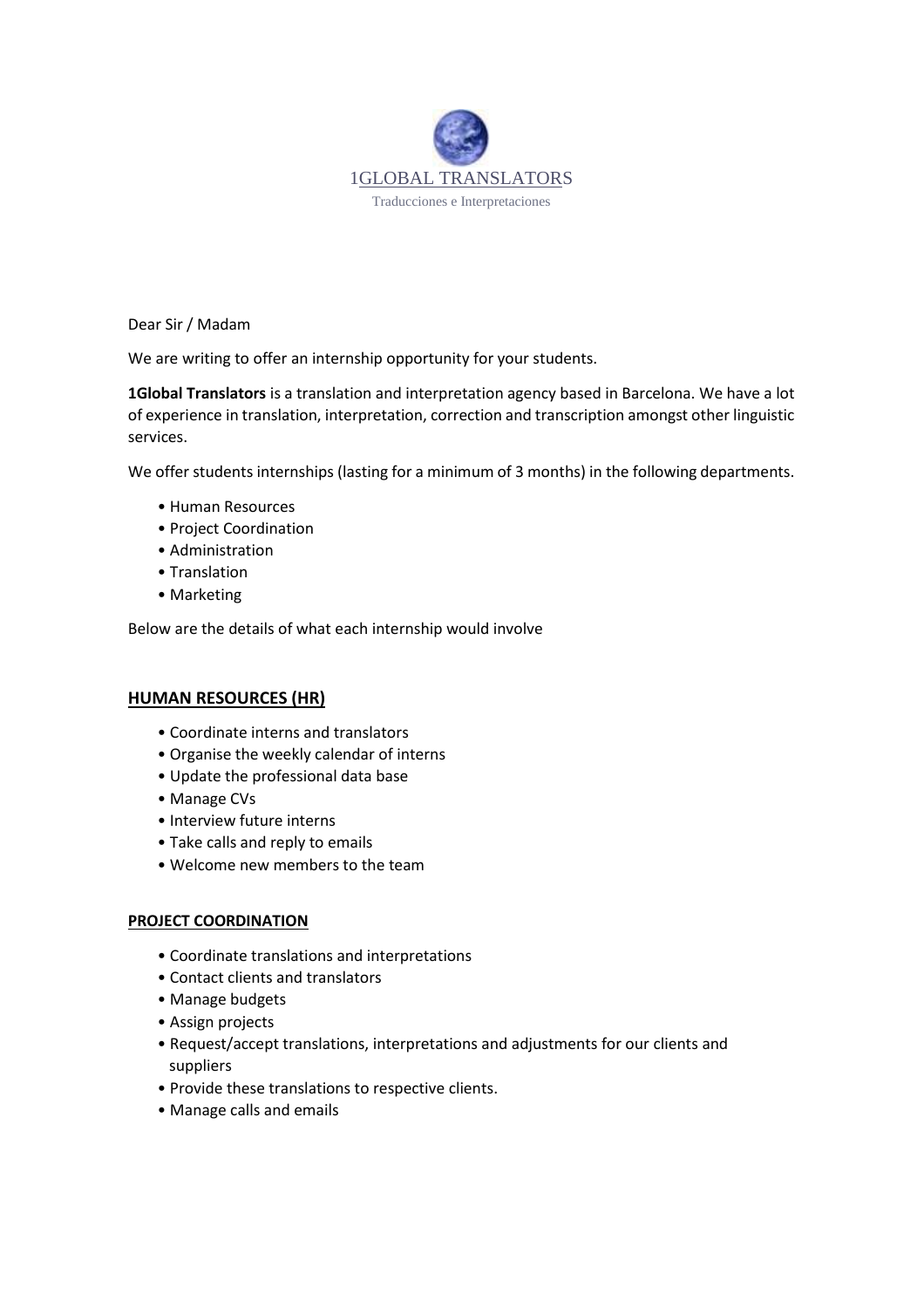# **ADMINISTRATION AND LOGISTICS**

- Invoice for translations
- Manage the finances of the company
- Verify and record bank transactions
- Check and record invoices (for clients and suppliers)
- Manage calls and emails
- Logistical management

### **MARKETING**

- Create URLS for our website
- Investigate and structure content
- Identify key words
- Create high quality content
- Analyse statistical data
- Edit images
- Learn SEO positioning techniques
- Add completed URLS to Google
- Organise our client data base by language, speciality, region and linguistic combinations
- Basic management of WordPress and Plugin
- Attend Digital Marketing conferences

### **TRANSLATION**

- Complete assigned translations
- Amend and check texts.
- It is also possible to combine this internship with another department in the company.

### **PLEASE NOTE:**

- Internships take place in Barcelona, except for translation internships which can be done from home and require you to be studying linguistics
- We offer the possibility of combining internships across 2 departments (Human Resources, Project Coordination, Marketing or Administration)
- All interns will report to and be supervised by a tutor.
- Interns are paid per month: 100 € (4 h/day), 110 € (5 h/day), 125 € (6 h/day), 150 € (7 h  $/$ day) y 175  $\epsilon$  (8 h/day), except the translation interns working from home who are not paid.

**Minimum requirements:** Castilian Spanish and English, high level of understanding of Microsoft Office (word, excel, outlook etc.), an internship contract (convenio/traineeship agreement) from your university or school.